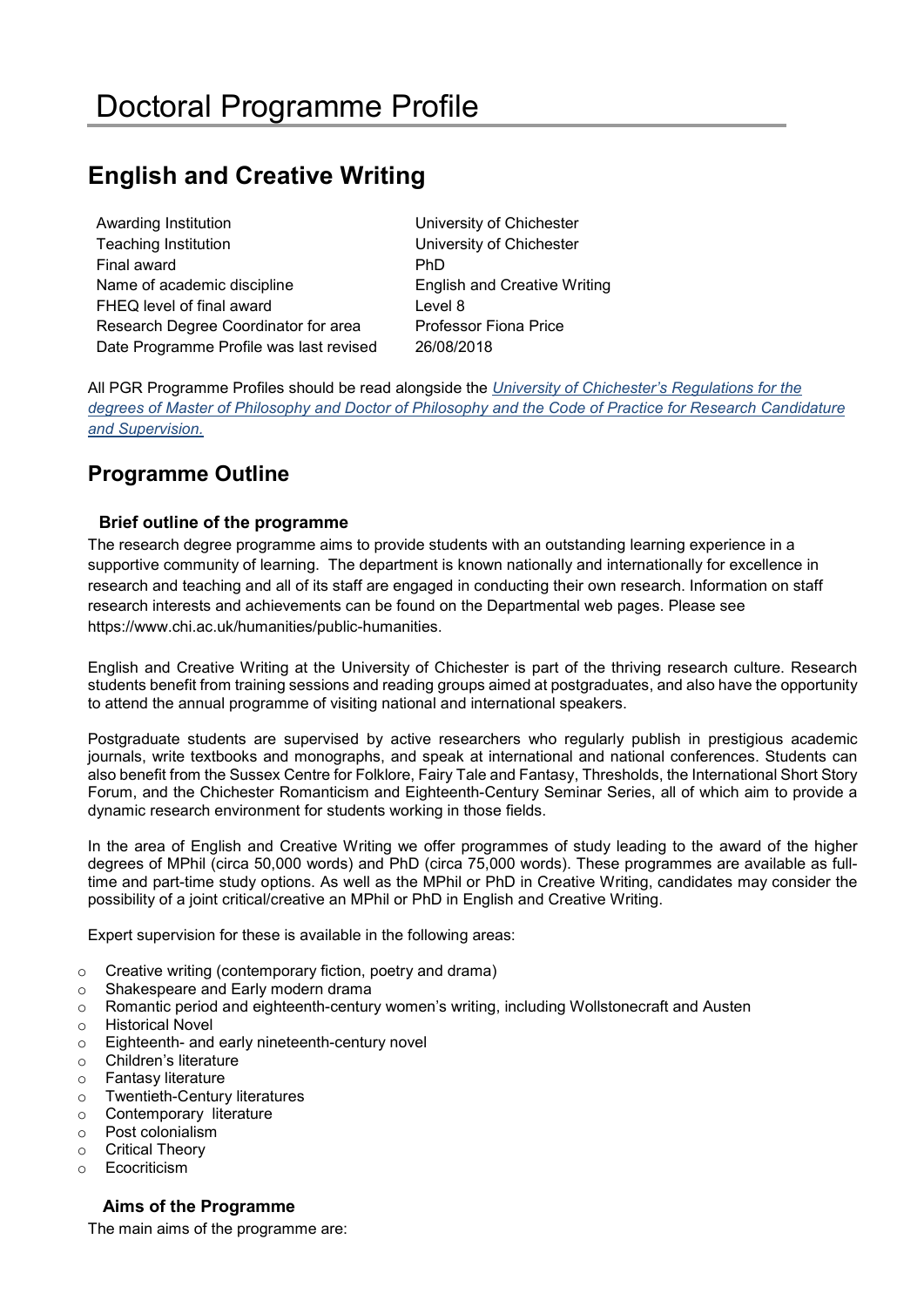- a) the creation and interpretation of new knowledge through original research or other advanced scholarship, or of a quality to satisfy peer review, extend the forefront of the discipline and merit publication;
- b) a systematic acquisition and understanding of a substantial body of knowledge which is at the forefront of the academic discipline;
- c) the general ability to conceptualise, design and implement a project for the generation of new knowledge, applications or understanding at the forefront of the discipline, and to adjust the project design in the light of unforeseen problems;
- d) a detailed understanding of applicable techniques for research and advanced academic enquiry appropriate to the discipline.

# **Programme Outcomes**

## **Knowledge and Understanding**

Having successfully completed this programme you:

- have demonstrated a systematic understanding of a field of study and mastery of the skills and methods of research associated with that field;
- have demonstrated the ability to conceive, design, implement and adapt a substantial process of research with scholarly integrity;
- have made a contribution through original research that extends the frontier of knowledge by developing a substantial body of work, some of which merits national or international refereed publication;
- are capable of critical analysis, evaluation and synthesis of new and complex ideas;
- can communicate with your peers, the larger scholarly community and with society in general about your areas of expertise;
- can be expected to be able to promote, within academic and professional contexts, technological, social or cultural advancement in a knowledge-based society.

### **Learning and Teaching Methods**

The PhD programme is delivered through a supervised research project. Each student will have a supervisory team of at least two appropriately qualified academic staff, one of whom will be the Director of Studies. A description of the responsibilities of the supervisory team can be found in the [Code of Practice.](https://www.chi.ac.uk/about-us/policies-and-statements/academic-and-student-supportdf?3y1HrtDLYQ0M8uLsL.65i1fF_yx9snAE) 

### **Assessment methods**

The award of MPhil or PhD is assessed through submission of a written thesis or equivalent for practice based disciplines and an oral examination with a panel of examiners (*viva voce*). The viva is compulsory for PhD and optional for MPhil.

### **Subject Specific Intellectual and Research Skills**

The majority of subject specific intellectual and research skills are gained through the process of doing research within the context of supervisory meetings and support. On occasion it may be helpful for a student to undertake specific research skills training such as that taught as part of Masters programmes or as part of the postgraduate research training programme coordinated by the Research Office.

### **Professional Development and Transferable Skills**

Those completing their doctoral programme will have the qualities and transferable skills necessary for employment requiring the exercise of personal responsibility and largely autonomous initiative in complex and unpredictable situations, in professional or equivalent environments.

Research students have access to the University's Staff Development Programme as well as a range of other formal and informal training activities coordinated at the department, area or University level.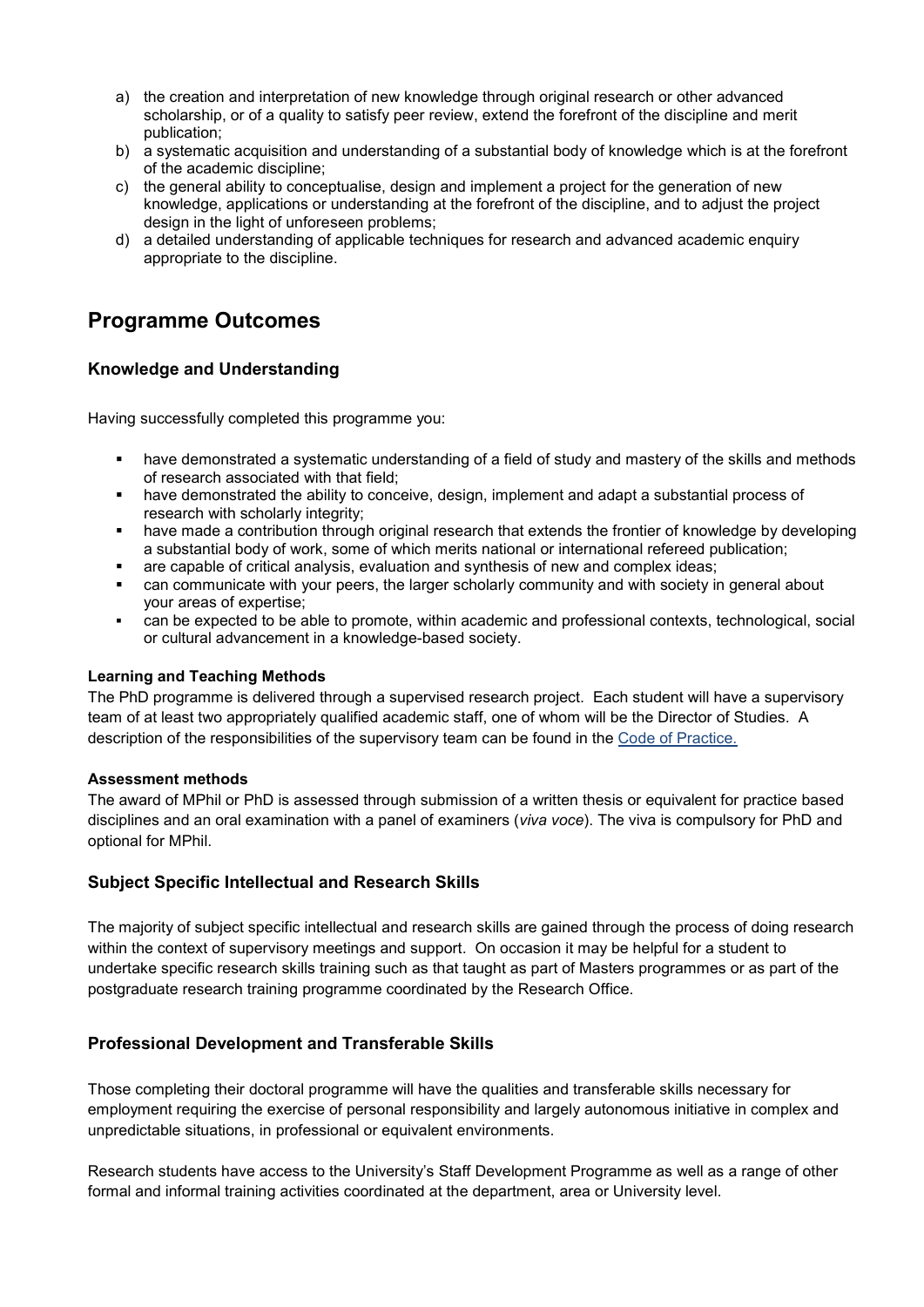# **Programme Structure**

## **Admissions**

MPhil/PhD students can register either at the start of October or the start of February. Admission requirements are described in the [Code of Practice](https://www.chi.ac.uk/about-us/policies-and-statements/academic-and-student-support) (in particular see clauses 11 to 25).

## **Candidature**

Maximum candidature is 48 months in Full Time registration, 84 months in Part Time Registration.

## **Progression Requirements**

The programme follows the University's [Higher Degree Regulations](http://www.chi.ac.uk/%3Cfront%3E/about-us/how-we-work/policies/academic-policies) as set out on the University website.

During the programme there are a number of academic milestones that the student will need to complete. These include:

- Confirmation of research project (2000 word proposal and completed Form 1) after three months (full time) and six months (part-time)
- **Satisfactory Annual Progress reports**
- Satisfactory Major Review (only for PhD programmes).

## **Support for student learning**

There are facilities and services to support your learning. Some of these are accessible to students across the University and some of these will be geared towards students in your particular Faculty or discipline.

The University provides:

- library resources, including e-books, on-line journals and databases, together with assistance from Library staff to enable you to make the best use of these resources
- high-speed access to online electronic learning resources from dedicated PC Workstations onsite and from your own devices; laptops, smartphones and tablet PCs via the Eduroam wireless network. A wide range of application software is available from the PCs in each LRC.
- computer accounts that connect you to a number of learning technologies including the Moodle virtual learning environment (which facilitates online learning and access to specific learning resources)
- standard ICT tools such as Email, secure filestore and calendars.
- access to key information through the University's intranet.
- IT support through a comprehensive website, telephone and online support and a dedicated helpdesk at the SIZ at each of the LRCs.
- Enabling Services offering assessment, guidance and facilities (including specialist IT support) if you have a disability, dyslexia, mental health issue or specific learning difficulties
- Student Support Services to assist you with a range of general enquiries including financial matters, accommodation, exams, graduation, student visas, ID cards (studentadviser@chi.ac.uk )
- Careers support, advising on job search, applications, interviews, paid work, volunteering and internship opportunities and getting the most out of your extra-curricular activities alongside your degree programme when writing your CV
- a range of personal support services : mentoring, counselling, residence support service, chaplaincy, health service
- assistance in the development of English language and study skills for non-native speakers.
- a Research Office which coordinates a programme of professional development and skills training [\(pgrsupport@chi.ac.uk\)](mailto:pgrsupport@chi.ac.uk)
- An appropriate research environment, as set out in the [Code of Practice](https://www.chi.ac.uk/about-us/policies-and-statements/academic-and-student-support)

The Students' Union provides:

- an academic student representation system, consisting of elected Student Voices in every department, Academic Representatives for both campus', and the SU President and Vice President. UCSU provides training and support for those who represent students' views to the University.
- extracurricular activities and volunteering opportunities